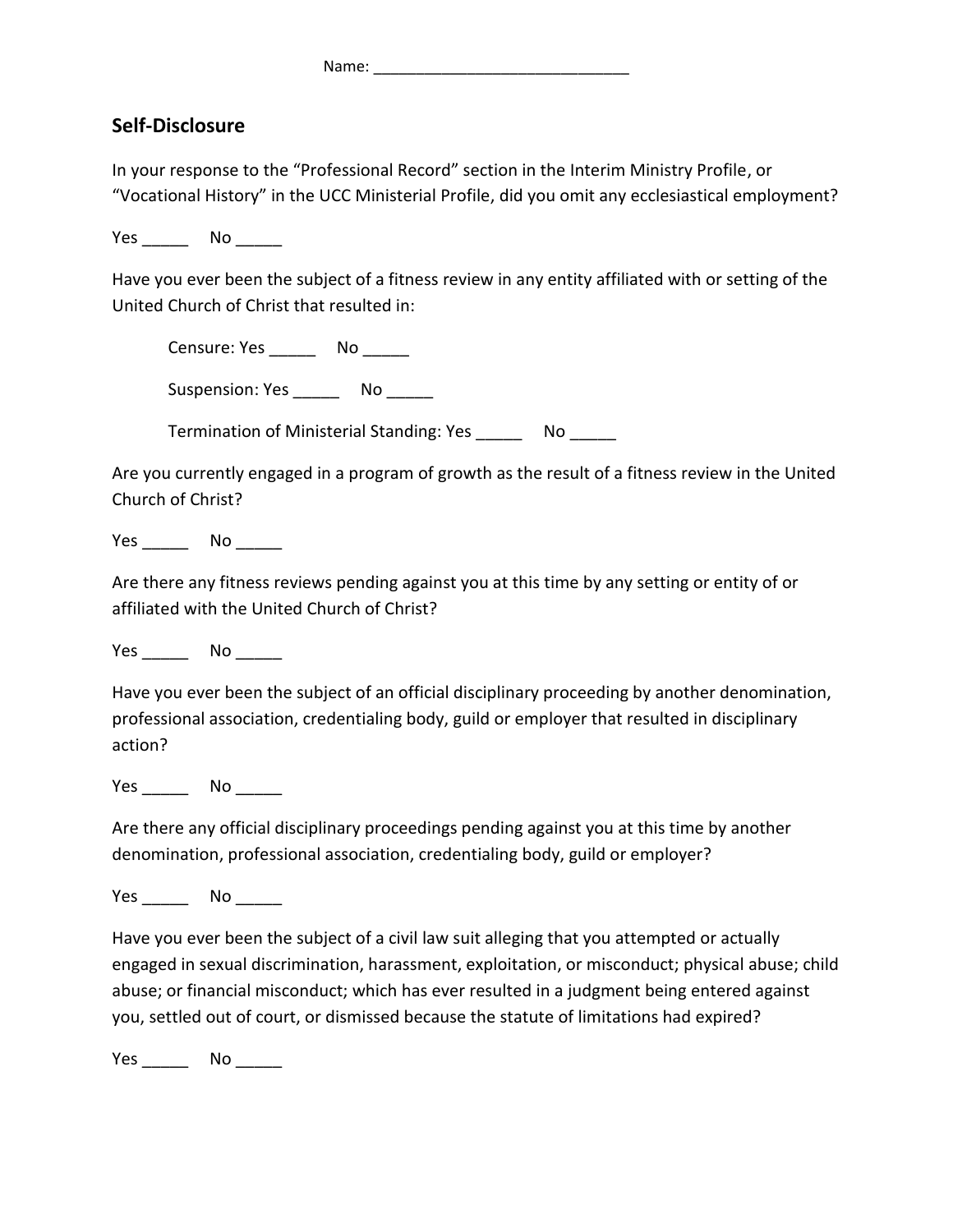Have you had your driving license suspended or revoked within the last 5 years?

Yes No  $\blacksquare$ 

Have you ever been found guilty of, pled guilty to, or pled no contest to criminal charges? (Exclude convictions that have been sealed, expunged or legally eradicated; any misdemeanor conviction for which probation was successfully completed; offenses about which inquiry is not permissible in the state in which you are seeking a position; acts of civil disobedience. With respect to driving record, only include matters of reckless driving, driving while intoxicated and/or driving under the influence of a controlled substance.)

Yes \_\_\_\_\_\_\_\_ No \_\_\_\_\_\_

Has your employment, a volunteer position, or professional credentials, ever been terminated or revoked, or have you been asked not to return to employment or a volunteer position in the future because you attempted or actually engaged in:

Sexual discrimination, harassment, exploitation or misconduct: Yes \_\_\_\_\_\_ No \_\_\_\_\_

Physical abuse: Yes \_\_\_\_\_\_ No

Child abuse: Yes \_\_\_\_\_\_ No

Financial misconduct: Yes \_\_\_\_\_\_ No

Have you ever terminated your employment, a volunteer position, or professional credentials in order to avoid facing or to avoid being terminated because of charges of actual or attempted:

Sexual discrimination, harassment, exploitation or misconduct: Yes  $\sim$  No

Physical abuse: Yes \_\_\_\_\_\_\_ No \_\_\_\_\_\_

Child abuse: Yes \_\_\_\_\_\_\_\_ No \_\_\_\_\_\_

Financial misconduct: Yes \_\_\_\_\_\_ No

Are there any facts or circumstances involving you or your background that should be disclosed and/or further reviewed before you are entrusted with the responsibilities of ministry on behalf of a calling body of the United Church of Christ?

Yes No No